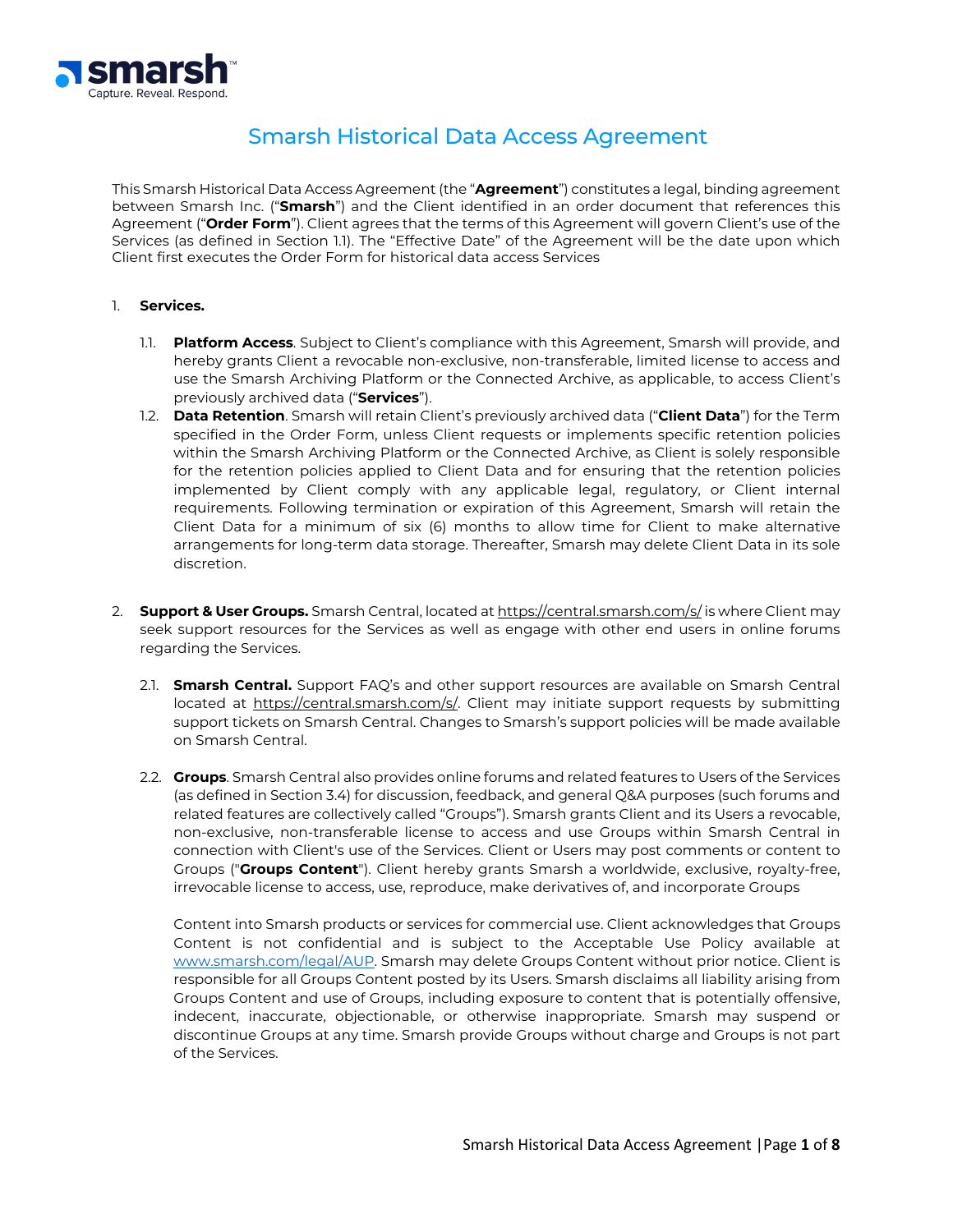

## 3. **Client Obligations.**

- 3.1. License to Client Data. Client hereby grants Smarsh a limited, non-exclusive license to access, copy, transmit, download, display, and reproduce Client Data as necessary to provide, support, and improve the Services, as directed by Client, or as otherwise authorized hereunder. Data generated by the Services regarding Client's use of the Services is usage data and is not and does not contain Client Data.
- 3.2. Client is solely responsible for the content of Client Data. Client will comply with all applicable local, state, national, or foreign laws, rules, regulations, or treaties in connection with Client's use of the Services, including those related to data privacy, data protection, communications, SPAM, or the transmission, recording, or storage of technical data, personal data, or sensitive information Client shall not (a) reverse engineer any Service or (b) attempt to bypass or break any security mechanism on any of the Services or use the Services in a manner that poses a security or service risk to Smarsh or its other customers. Client shall not engage in conduct that has a negative effect on Smarsh or its systems or networks, including overloading servers on the Smarsh network, or taking actions that impose an unreasonable administrative burden on Smarsh.
- 3.3. Client is responsible for ensuring that (a) Client's account registration information is complete and accurate; and (b) Client's account credentials are confidential. Client will notify Smarsh immediately of any unauthorized use of Client's account or account credentials, or any other known or suspected breach of the security of Client's account. Client is responsible for the activity that occurs within Client's account and for the actions or omissions of Client's employees, contractors or agents, whether such person is or was acting within the scope of their employment, engagement, or agency relationship. Client will not permit Smarsh competitors to access the Services.
- 3.4. Client may designate user roles with different levels of access for use or support of the Services. An "**Authorized User**" is the administrative user(s) with the highest level of access and is responsible for managing the Services for Client. Only Authorized Users may appoint other Authorized Users, request or agree to changes to the Services, add or remove users, make billing inquiries, contact support, or take other, similar actions. A "**User"** is any individual who is granted login credentials to the Services. Users may not share account log in credentials.

## 4. **Term & Termination.**

- 4.1. **Term.** The Agreement will begin on the Effective Date and will remain in effect for the term specified in the Order Form or, if no term is specified, 12 months ("**Initial Term**"). The Initial Term will renew automatically for additional, successive 12-month terms (each a "**Renewal Term**"), unless Smarsh or Client provides the other party with written notice of non-renewal at least thirty (30) days prior to the end of the Initial Term or the applicable Renewal Term, or either party terminates in accordance with Section 4.2 or 4.3 below. The Initial Term plus any Renewal Term are, collectively, the "**Term**." Any Order Form executed after the Effective Date will co-terminate with Client's then-current Term.
- 4.2. **Termination for Breach.** Either party may terminate this Agreement if the other party materially breaches its obligations under this Agreement and such breach remains uncured for a period of 30 days following the non-breaching party's written notice thereof. Smarsh may suspend Client's access to the Services in the event of a breach of this Agreement and will not be liable for any damages resulting from such suspension.
- 4.3. **Termination for Bankruptcy.** This Agreement will terminate immediately, upon written notice, where (a) either party is declared insolvent or adjudged bankrupt by a court of competent jurisdiction; or (b) a petition for bankruptcy or reorganization or an arrangement with creditors is filed by or against that party and is not dismissed within 60 days.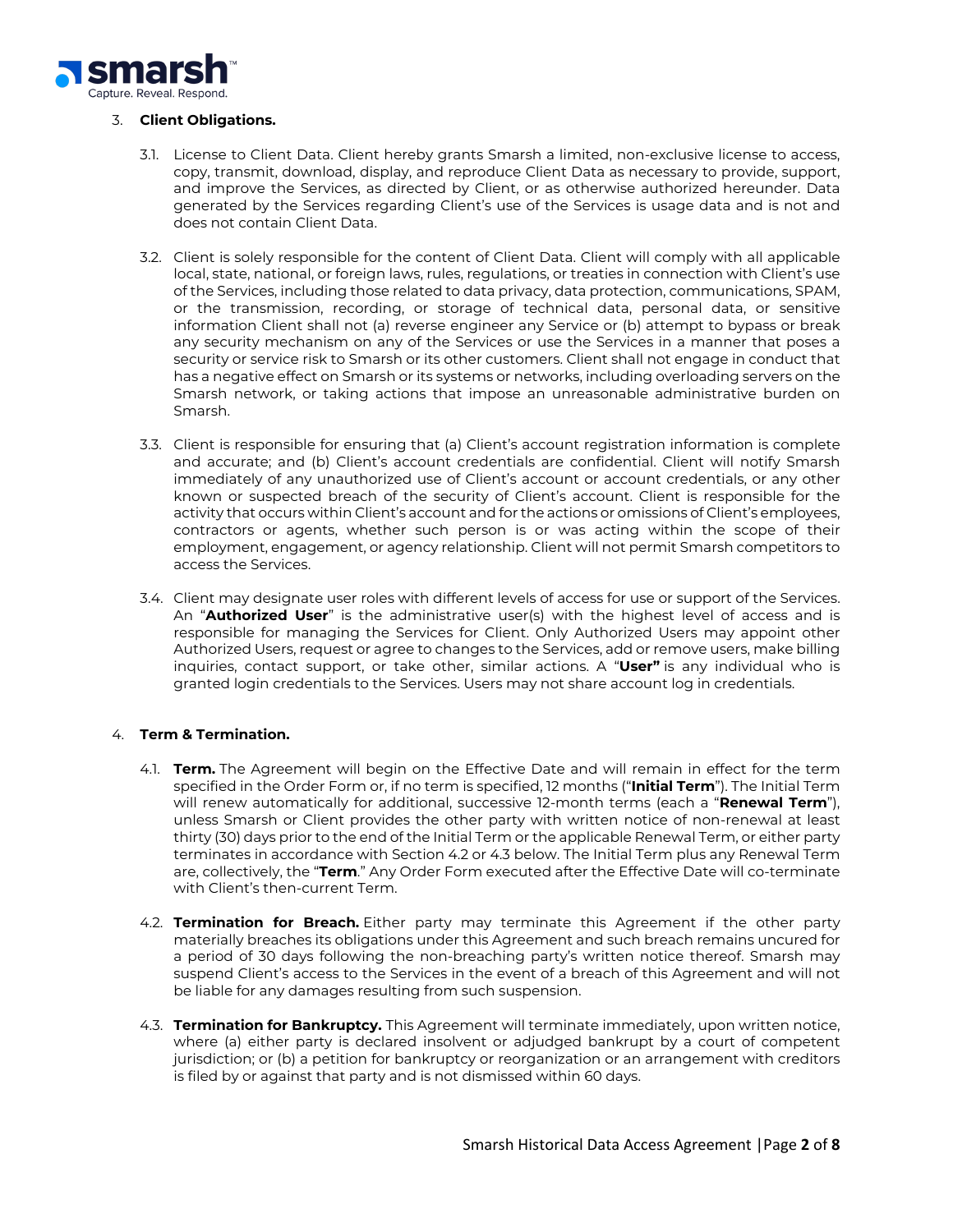

- 4.4. **Effect of Termination.** Upon any termination or expiration of the Agreement: (a) all rights and licenses to the Services granted to Client by Smarsh will immediately terminate; (b) Client will pay any Fees due and payable up to the date of termination, except in the case of Smarsh's termination for Client's breach, and in such case, Client will pay the Fees owing for the remainder of the then-current Term; and (c) upon request, each party will return to the other or delete the Confidential Information of the other party; provided that if Client requests Smarsh to return Client Data from within Client's Smarsh Archiving Platform or Professional Archive instance, Client must sign a separate Order Form for such Professional Services and will pay Smarsh's then-current data extraction and exportation fees plus any hardware costs as specified in such Order Form.
- 5. **Fees & Payment**. Client will pay the fees for the Services as set forth in the Order Form ("**Fees**"). Onetime fees and fees for professional services will be invoiced per the terms of the Order Form, or the applicable statement of work. Client will pay Fees within thirty (30) days of the date of the invoice. If Client disputes any Fees, Client must notify Smarsh within 120 days of the date of invoice. Invoices not disputed within 120 days from the date of invoice will be deemed accepted by Client. Smarsh may charge a late fee of 1.5% per month on any Fees not paid when due. Smarsh may suspend Client's access to the Services in the event Client fails to pay the Fees when due. Smarsh may increase Fees at any time after the Initial Term.
- 6. **Taxes.** All Fees payable by Client under this Agreement are exclusive of taxes and similar assessments. Client is responsible for all sales, service, use and excise taxes, utility user's fees, VAT, 911 taxes, or universal service fund fees or taxes, taxes assessed on the use of software or any other similar taxes, duties and charges of any kind imposed by any federal, state or local governmental or regulatory authority on any amounts payable hereunder, other than any taxes imposed on Smarsh's income.

## 7. **Confidentiality and Operational Controls.**

- 7.1. "**Confidential Information**" means (a) the non-public information of either party, including but not limited to information relating to either party's product plans, present or future developments, customers, designs, costs, prices, finances, marketing plans, business opportunities, software, software manuals, personnel, research, development or know-how; (b) any information designated by either party as "confidential" or "proprietary" or which, under the circumstances taken as a whole, would reasonably be deemed to be confidential; (c) the terms of this Agreement; or (d) Client Data. "Confidential Information" does not include information that: (i) is in, or enters, the public domain without breach of this Agreement; (ii) the receiving party lawfully receives from a third party without restriction on disclosure and without breach of a nondisclosure obligation; (iii) the receiving party knew prior to receiving such information from the disclosing party, as evidenced the receiving party's records; or (iv) the receiving party develops independently without reference to the Confidential Information.
- 7.2. **Obligations with Respect to Confidential Information***.* Each party agrees: (a) that it will not disclose to any third party, or use for the benefit of any third party, any Confidential Information disclosed to it by the other party except as expressly permitted by this Agreement; and (b) that it will use at least reasonable measures to maintain the confidentiality of Confidential Information of the other party in its possession or control but no less than the measures it uses to protect its own confidential information . Either party may disclose Confidential Information of the other party: (i) pursuant to the order or requirement of a court, administrative or regulatory agency, or other governmental body, provided that the receiving party, if feasible and/or legally permitted to do so, gives reasonable notice to the disclosing party to allow the disclosing party to contest such order or requirement; or (ii) to the parties' agents, representatives, subcontractors or service providers who have a need to know such information provided that such party shall be under obligations of confidentiality at least as restrictive as those contained in this Agreement. Each party will promptly notify the other party in writing upon becoming aware of any unauthorized use or disclosure of the other party's Confidential Information.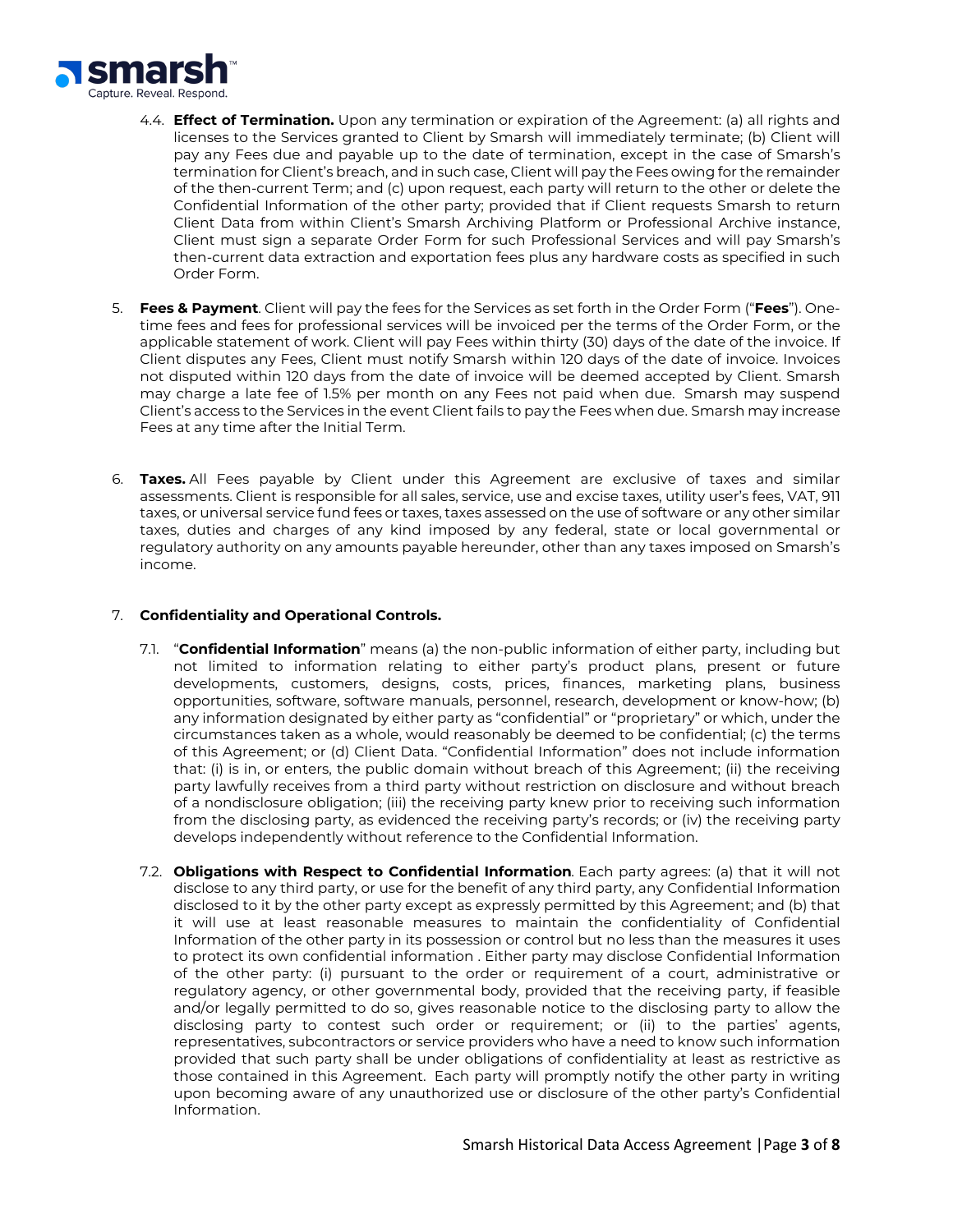

- 7.3. **Remedies.** Each party acknowledges and agrees that a breach of the obligations Sections 7.1 7.2 by the other party may result in irreparable injury to the disclosing party for which there may be no adequate remedy at law, and the disclosing party will be entitled to seek equitable relief, including injunction and specific performance, in the event of any breach or threatened breach or intended breach by the recipient of Confidential Information.
- 7.4. **Business Continuity/Disaster Recovery**. Smarsh will maintain a Business Continuity and Disaster Recovery Plan for the Services (the "Plan") and implement the Plan in the event of a disaster, as defined in the Plan. The Plan includes disaster avoidance procedures that are designed to safeguard Client Data and the data processing capability in the event of a disaster as defined in the Plan. Upon request, Smarsh will provide Client with a copy of the Plan. Smarsh will test the Plan on at least an annual basis.

**Security**. Smarsh will maintain reasonable administrative, physical and technical safeguards designed to (a) ensure the confidentiality, integrity and availability of Client Data; and (b) protect against reasonably anticipated threats to the security of Client Data. Upon Client's request, Smarsh will provide Client with a summary of Smarsh's independent SSAE16 report or any equivalent or successor audits or certification.

8. **Intellectual Property.** As between Smarsh and Client, all right, title and interest in and to the Services, the information technology infrastructure including the software, hardware, databases, electronic systems, networks, and all applications, or APIs required to deliver the Services, or made available or accessible to Client by Smarsh, including all documentation regarding the use or operation of the Services (collectively **"Intellectual Property**") are the sole and exclusive property of Smarsh. Except as expressly stated herein, nothing in this Agreement will serve to transfer to Client any right in or to the Intellectual Property. Smarsh retains all right, title and interest in and to Intellectual Property. As between Smarsh and Client, Client Data is the sole and exclusive property of Client and other than the limited license to Client Data granted hereunder, nothing in this Agreement will serve to transfer to Smarsh any intellectual property rights in Client Data.

#### 9. **Smarsh Representations and Warranties; Warranty Disclaimer.**

- 9.1. **Performance Warranty**. Smarsh warrants that the Services will be available 99.9% of any calendar month ("Performance Warranty"). Smarsh will not be responsible for interruption of Client's access to the Services, and the Services will not be considered unavailable (i.e., such interruptions will not be included in the downtime calculation), where the interruption results from: (a) routine maintenance, repair, and upgrade during Smarsh's normal maintenance windows; (b) issues or failures with Client's hardware, software, communications, or internet providers; (c) issues or failures of third-party sites, applications, software, hardware, or other components not supplied by Smarsh, or the intentional or malicious actions of third parties; (d) Client's acts or omissions; or (e) force majeure events. Client may view the system status and subscribe to status updates at [https://status.smarsh.com/.](https://status.smarsh.com/)
- 9.2. **Authority.** Smarsh represents and warrants that it has the right and authority to enter into this Agreement and that the performance of its obligations under this Agreement will not breach, or conflict with, any other agreement to which Smarsh is a party.
- 9.3. **Compliance with Laws**. Smarsh represents and warrants that it will comply with the laws and regulations applicable to Smarsh in its performance of the Services.
- 9.4. **Warranty Disclaimer; No Guarantee.** EXCEPT AS SET FORTH ABOVE, SMARSH MAKES NO REPRESENTATION OR WARRANTY OF ANY KIND IN CONNECTION WITH THE SERVICES, PROFESSIONAL SERVICES OR SOFTWARE, INCLUDING, WITHOUT LIMITATION, ANY INFORMATION OR MATERIALS PROVIDED OR MADE AVAILABLE BY SMARSH. SMARSH HEREBY DISCLAIMS ANY AND ALL OTHER REPRESENTATIONS AND WARRANTIES, WHETHER EXPRESS OR IMPLIED, INCLUDING THE IMPLIED WARRANTIES OF MERCHANTABILITY,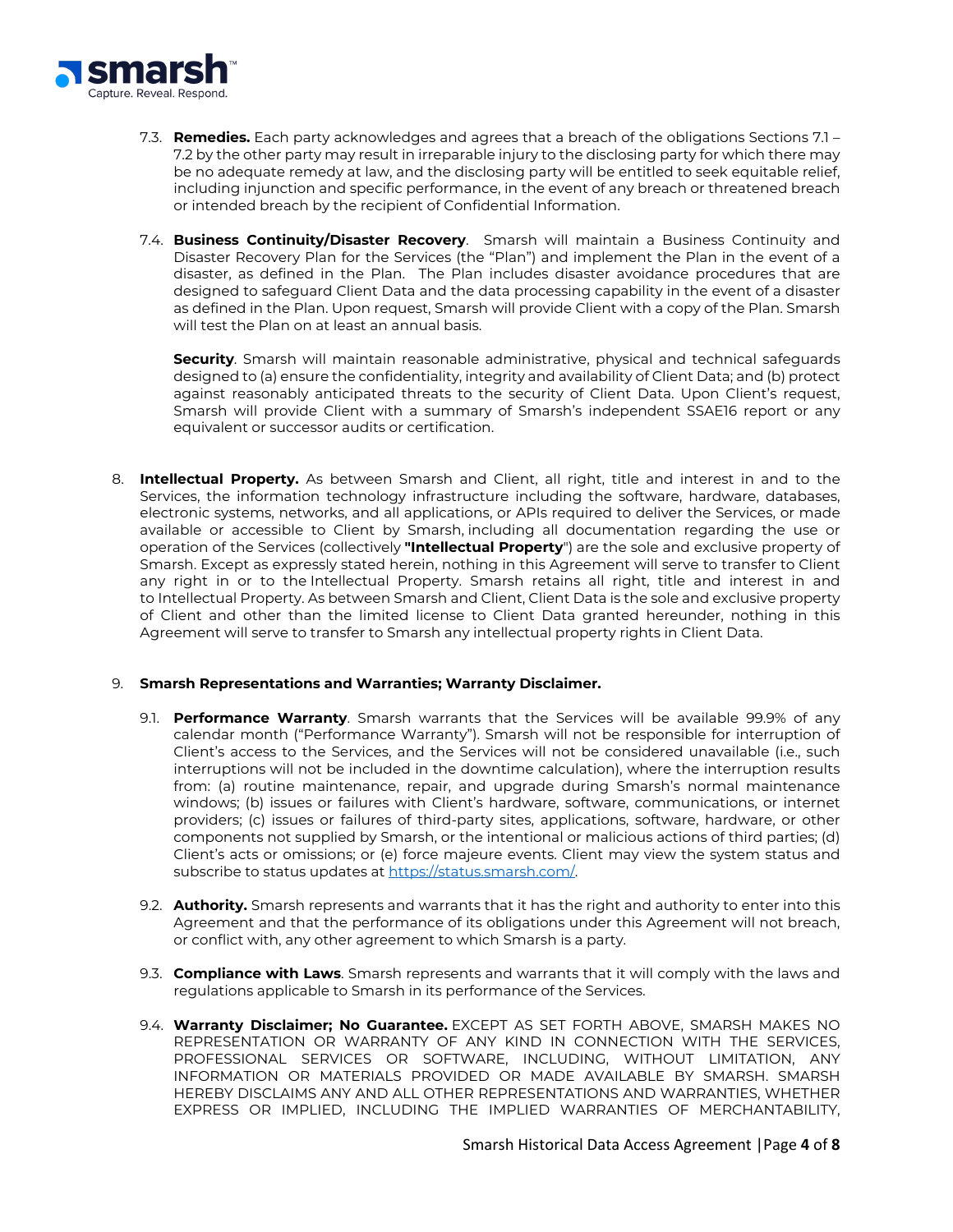

FITNESS FOR A PARTICULAR PURPOSE, AND NON-INFRINGEMENT. SMARSH DOES NOT REPRESENT OR WARRANT THAT THE SERVICES OR SOFTWARE WILL BE AVAILABLE OR ERROR-FREE. SMARSH WILL NOT BE LIABLE FOR DELAYS, INTERRUPTIONS, SERVICE FAILURES OR OTHER PROBLEMS INHERENT IN THE USE OF THE INTERNET, ELECTRONIC COMMUNICATIONS, OR OTHER SYSTEMS OUTSIDE THE REASONABLE CONTROL OF SMARSH. SMARSH DOES NOT GUARANTEE THAT USE OF THE SERVICES BY CLIENT OR THE ADVICE, CONSULTING OR PROFESSIONAL SERVICES PROVIDED TO CLIENT WILL ENSURE CLIENT'S LEGAL COMPLIANCE WITH ANY FEDERAL, STATE, OR INTERNATIONAL STATUTE, LAW, RULE, REGULATION, OR DIRECTIVE. THE SOFTWARE IS NOT DESIGNED OR INTENDED FOR USE IN HAZARDOUS ENVIRONMENTS REQUIRING FAIL-SAFE PERFORMANCE, INCLUDING BUT NOT LIMITED TO ANY APPLICATION IN WHICH THE FAILURE OF THE SOFTWARE COULD LEAD DIRECTLY TO DEATH, PERSONAL INJURY, OR SEVERE PHYSICAL OR PROPERTY DAMAGE.

## 10. **Indemnification.**

- 10.1. **Client Indemnification.** Client will defend, indemnify and hold harmless Smarsh, its officers, directors, employees and agents, from and against all claims, losses, damages, liabilities and expenses (including fines, penalties, and reasonable attorneys' fees), arising from or related to the content of Client Data and Client's breach of its obligations under Section 3 of this Agreement. Smarsh will (a) provide Client with prompt written notice upon becoming aware of any such claim; except that Client will not be relieved of its obligation for indemnification if Smarsh fails to provide such notice unless Client is actually prejudiced in defending a claim due to Smarsh's failure to provide notice in accordance with this Section 10.1(a); (b) allow Client sole and exclusive control over the defense and settlement of any such claim; and (c) if requested by Client, and at Client's expense, reasonably cooperate with the defense of such claim.
- 10.2. **Smarsh Indemnification.** Smarsh will defend, indemnify and hold Client harmless from thirdparty claims arising from a claim that the Services infringe any United States patent, trademark or copyright; provided that, Client shall (a) provide Smarsh with prompt written notice upon becoming aware of any such claim; (b) allow Smarsh sole and exclusive control over the defense and settlement of any such claim; and (c) reasonably cooperate with Smarsh in the defense of such claim. Notwithstanding the foregoing, Smarsh will not be liable for any claim that relates to or arises from: (i) custom functionality provided to Client based on Client's specific requirements; (ii) any modification of the Services by Client or any third party; (iii) the combination of the Services with any technology or other services, software, or technology not provided by Smarsh; or (iv) Client's failure to use updated or modified versions of the Services made available by Smarsh. Except as expressly provided in Section 11.1.2, the indemnification obligation contained in this Section 10.2 is Client's sole remedy, and Smarsh's sole obligation, with respect to claims of infringement.

#### 11. **Remedies and Limitation of Liability**.

#### 11.1. **Remedies.**

- 11.1.1. In the event of a breach of the Performance Warranty under Section 19.1 Smarsh will use commercially reasonable efforts to provide Client with an error correction or work-around that corrects the reported non-conformity, and will provide Client a credit equal to 1/30th of the monthly Fees for the month in which the Performance Warranty was not met. Credits must be requested in writing within thirty (30) days and a breach of the Performance Warranty must be verified by Smarsh. Credits will be credited towards Client's next invoice. The foregoing remedy is Client's sole and exclusive remedy for a breach of Section 19.1.
- 11.1.2. If the Services are subject to a claim of infringement under Section 10.2, Smarsh may, in its sole discretion, either (a) procure for Client the right to continue to use the Services; (b) modify the Services such that they are non-infringing; or (c) if in the reasonable opinion of Smarsh, neither (a) nor (b) is commercially feasible, then Smarsh may, upon thirty (30) days' prior written notice to Client, terminate the applicable Service.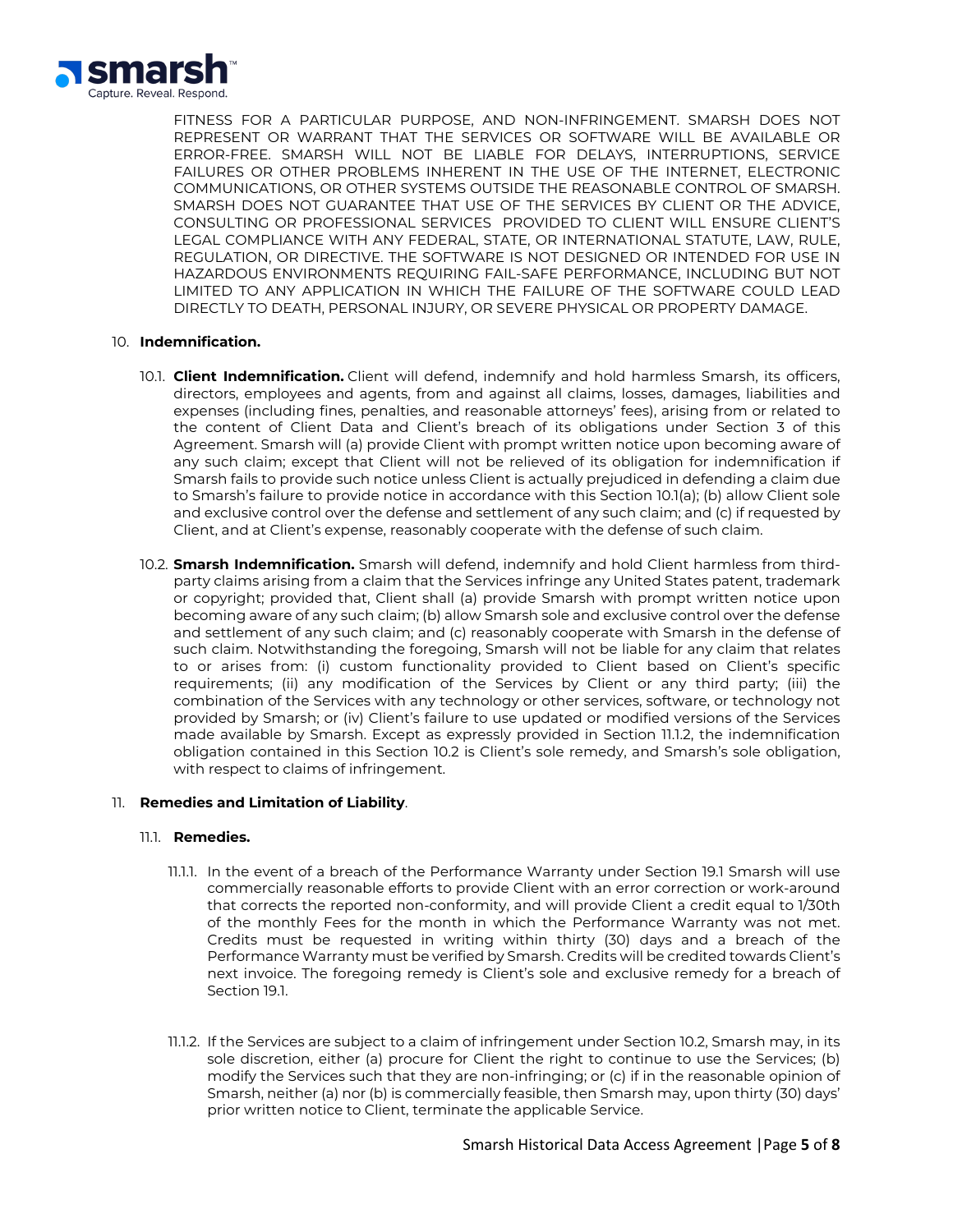

## 11.2. **Limitation of Liability.**

- 11.2.1. IN NO EVENT WILL EITHER PARTY BE LIABLE TO THE OTHER, OR TO ANY THIRD PARTY, FOR ANY SPECIAL, INDIRECT, INCIDENTAL, PUNITIVE, EXEMPLARY OR CONSEQUENTIAL DAMAGES (INCLUDING LOSS OF: USE, DATA, BUSINESS, OR PROFITS), ARISING FROM OR IN CONNECTION WITH THE SERVICES, WHETHER BASED ON BREACH OF CONTRACT, BREACH OF WARRANTY, TORT (INCLUDING NEGLIGENCE), OR OTHERWISE, REGARDLESS OF WHETHER SUCH DAMAGES WERE FORESEEABLE OR WHETHER THE PARTY HAD BEEN ADVISED OF THE POSSIBILITY OF SUCH DAMAGES. SMARSH WILL NOT BE LIABLE FOR ANY DAMAGES, WHETHER CONSEQUENTIAL OR OTHERWISE, ARISING FROM OR RELATED TO CLIENT'S NON-COMPLIANCE WITH ANY FEDERAL, STATE, OR INTERNATIONAL STATUTE, LAW, RULE, REGULATION, OR DIRECTIVE.
- 11.2.2. EXCEPT WITH RESPECT TO SECTION 10.1 (CLIENT INDEMNIFICATION), EACH PARTY'S AGGREGATE LIABILITY FOR ALL DAMAGES ARISING FROM OR RELATING TO THIS AGREEMENT, NOTWITHSTANDING THE FORM IN WHICH ANY ACTION IS BROUGHT (E.G., CONTRACT, TORT, OR OTHERWISE), WILL NOT EXCEED THE TOTAL FEES ACTUALLY RECEIVED BY SMARSH FROM CLIENT FOR THE APPLICABLE SERVICES IN THE TWELVE (12) MONTH PERIOD IMMEDIATELY PRECEDING THE DATE OF THE INCIDENT FROM WHICH THE DAMAGES AROSE.
- 11.2.3. THE LIMITATION OF LIABILITY SET FORTH ABOVE IS CUMULATIVE; ALL PAYMENTS MADE FOR ALL CLAIMS AND DAMAGES WILL BE AGGREGATED TO DETERMINE IF THE LIMIT HAS BEEN REACHED.

## 12. **General Terms.**

- 12.1. **Export Restrictions.** The Services, including any software, documentation and any related technical data included with, or contained in, the Services of Software, may be subject to United States export control laws and regulations. Smarsh Public IM policy manager is classified under Export Control Classification Number (ECCN) 5D002.c.1 and has been qualified for export under authority of license exception ENC, in accordance with sections 740.17(d) and 740.17(b)(3) of the U.S. Export Administration Regulations, 15 C.F.R. Part 730 et seq. (the "EAR"). It may not be downloaded or otherwise exported or re-exported into (or to a national or resident of) Crimea-Region of Ukraine, Cuba, Iran, North Korea, Sudan, Syria or any other country to which the United States has embargoed goods; or any organization or company on the United States Commerce Department's "Denied Parties List." Client will comply with the export laws and regulations of the United States and other applicable jurisdictions when using the Services. Client will not transfer the Software, or any other software or documentation provided by Smarsh (a) to any person on a government promulgated export restriction list; or (b) to any U.S.-embargoed countries. Without limiting the foregoing: (a) Client represents that it and its Authorized Users and any other users of the Services are not named on any United States government list of persons or entities prohibited from receiving exports; (b) Client represents that Client will not use the Software or Services in a manner which is prohibited under United States Government export regulations; (c) Client will comply with all United States anti-boycott laws and regulations; (d) Client will not provide the Software or Service to any third party, or permit any user to access or use the Software or Service, in violation of any United States export embargo, prohibition or restriction; and (e) Client will not, and will not permit any user or third party to, directly or indirectly, export, re-export or release the Software or Services to any jurisdiction or country to which, or any party to whom, the export, re-export or release is prohibited by applicable law, regulation or rule.
- 12.2. **Assignment.** Neither party may assign this Agreement, in whole or in part, without the other party's prior written consent, except that either party may assign this Agreement without the other's consent in the case of a merger, reorganization, acquisition, consolidation, or sale of all, or substantially all, of its assets. Any attempt to assign this Agreement other than as permitted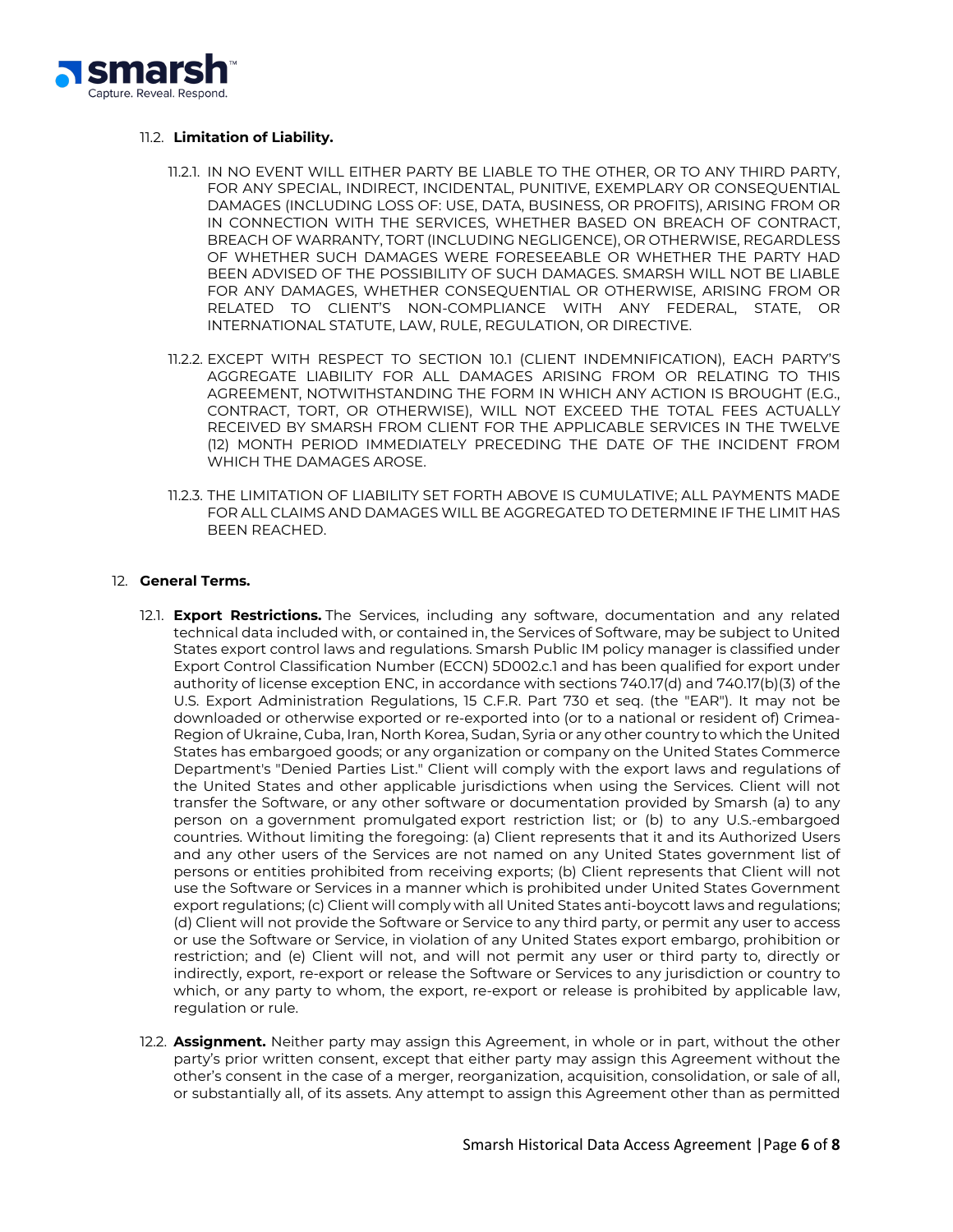

herein will be null and void. This Agreement will inure to the benefit of, and bind, the parties' respective successors and permitted assigns.

- 12.3. **Force Majeure.** A failure of party to perform, or an omission by a party in its performance of, any obligation of this Agreement will not be a breach of this Agreement, nor will it create any liability, if such failure or omission arises from any cause or causes beyond the reasonable control of the parties, including, but not limited to the following (each a "**Force Majeure Event**"): (a) acts of God; (b) acts or omissions of any governmental entity; (c) any rules, regulations or orders issued by any governmental authority or any officer, department, agency or instrumentality thereof; (d) fire, storm, flood, earthquake, accident, war, rebellion, insurrection, riot, strikes and lockouts; or (e) utility or telecommunication failures; so long as such party uses reasonable efforts to resume performance after any such Force Majeure Event.
- 12.4. **Governing Law.** This Agreement will be governed by and construed in accordance with the laws of the State of Delaware, without regard to conflict/choice of law principles. Any legal action or proceeding arising under this Agreement will be brought exclusively in the federal or state courts located in Multnomah County, in the State of Oregon, and the parties hereby irrevocably consent to the personal jurisdiction and venue therein.
- 12.5. **Relationship of the Parties.** The parties are independent contractors as to each other, and neither party will have power or authority to assume or create any obligation or responsibility on behalf of the other. This Agreement will not be construed to create or imply any partnership, agency, or joint venture.
- 12.6. **Notices.** Any legal notice under this Agreement will be in writing and delivered by personal delivery, express courier, certified or registered mail, postage prepaid and return receipt requested, or by email. Notices will be deemed to be effective upon personal delivery, one (1) day after deposit with express courier, five (5) business days after deposit in the mail, or when receipt is acknowledged in the case of email to Smarsh. Notices will be sent to Client at the address set forth on the Order Form or such other address as Client may specify. Notices will be sent to Smarsh at the following address: Smarsh Inc., Attention: Legal, 851 SW 6th Ave, Suite 800, Portland, OR 97204, or in the case of email, to [legal@smarsh.com.](mailto:legal@smarsh.com)
- 12.7. **Publicity.** Smarsh agrees to obtain prior written approval for any use of Client's name in any print marketing materials, press release, blog posts, case studies or white papers.
- 12.8. **Severability; Waiver.** If for any reason a court of competent jurisdiction finds any provision or portion of this Agreement to be unenforceable, that provision of the Agreement will be enforced to the maximum extent permissible so as to effect the intent of the parties, and the remainder of this Agreement will continue in full force and effect. Failure of either party to insist on strict performance of any provision herein will not be deemed a waiver of any rights or remedies that either party will have and will not be deemed a waiver of any subsequent default of the terms and conditions thereof.
- 12.9. **Entire Agreement; Electronic Signatures.** This Agreement is the entire agreement between the parties with respect to its subject matter, and supersedes any prior or contemporaneous agreements, negotiations, and communications, whether written or oral, regarding such subject matter. Smarsh expressly rejects all terms contained in Client's purchase order documents, or in electronic communications between the parties, and such terms form no part of this Agreement. The parties agree that electronic signatures, whether digital or encrypted, or Client's click-through acceptance of this Agreement, give rise to a valid and enforceable agreement.
- 12.10. **Amendments.** Smarsh may make non-material modifications to this Agreement by posting a revised version to [https://www.smarsh.com/legal/HistoricalAccessAgreement.](https://www.smarsh.com/legal/HistoricalAccessAgreement) Client accepts the revised version of this Agreement by continued use of the Services for 30 days following the earliest notice of such revised version.